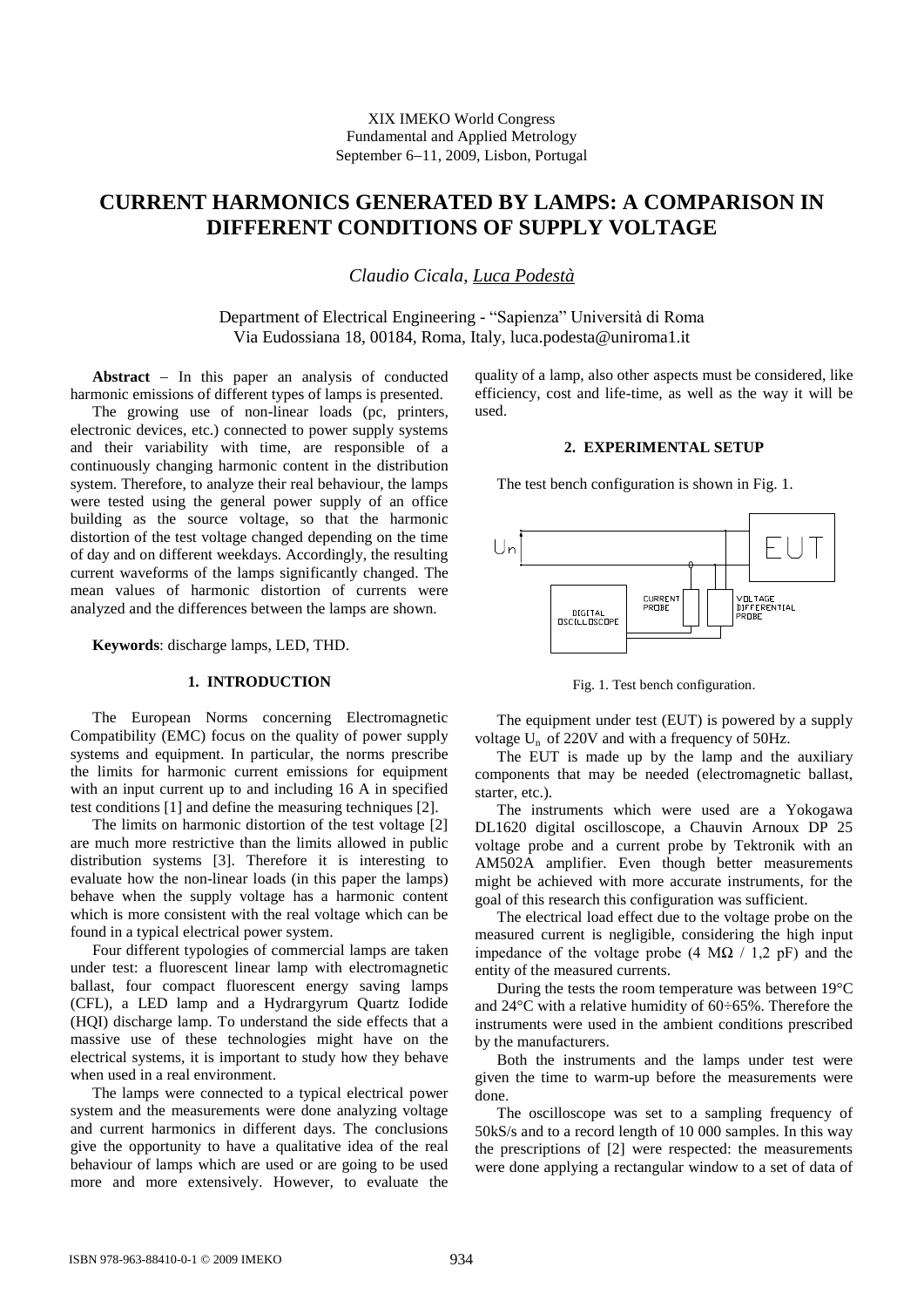200 ms, corresponding to a time window of 10 periods of fundamental frequency (at 50 Hz).

With this set-up, the frequency resolution was 5 Hz and the Nyquist frequency was 25 kHz.

Since the oscilloscope calculates the power spectrum of the input signal applying a FFT algorithm on the given samples, it was necessary to calculate the amplitude of the single spectral line of voltage and current. The data measured by the oscilloscope were stored on file and elaborated using a work-sheet.

The grouping method proposed by [2] was used. The intermediate lines between two adjacent harmonics were summed to the harmonic of order *k* with the equation:

$$
G_{g,n}^2 = \frac{C_{k-5}^2}{2} + \sum_{i=-4}^4 C_{k+i}^2 + \frac{C_{k+5}^2}{2}
$$
 (1)

In this equation,  $C_{k+i}$  is the r.m.s. of the spectral component corresponding to a spectral line of the FFT and  $G_{g,n}$  is the resulting r.m.s. of the harmonic group of order *n*.

Among the distortion factors, the THD was considered [4], and it was calculated considering the first 40 harmonic groups, following the specifications of [1].

$$
THD = \sqrt{\sum_{n=2}^{40} \left( \frac{G_{gn}}{G_{gl}} \right)^2}
$$
 (2)

With regard to the evaluation of the uncertainty, the probes were considered to have an ideal behaviour, ignoring an uncertainty which is not significant in respect to the measured entities and the qualitative analysis proposed in this paper. Regarding the oscilloscope, it was possible to calculate the uncertainties of the input signals of voltage and current in the specific set-ups, but in order to estimate the uncertainty on the harmonic components, a study of the propagation of the uncertainty in the algorithm used to calculate the FFT would be necessary. This study is beyond the intent of this paper.

## **3. TEST VOLTAGE ANALYSIS**

The systems under test were powered by a 220V - 50Hz, general power outlet of the laboratory.

Before, during and after every session of measurements the harmonic distortion of the voltage was measured, both with the load disconnected and with the load connected, and it was found to exceed the values recommended by [2]. This was due to the presence of harmonics of order 5, 7, 9, 11 and 13. The  $5<sup>th</sup>$  harmonic showed an amplitude which was between 2,3% and 3,5% of the fundamental. The maximum ratio allowed by [2] for the  $5<sup>th</sup>$  order is 0,4%.

An example of the voltage waveform and of its power spectrum is represented in Fig. 2 and in Fig. 3.

Although the THD and the harmonic components were above the limits of [2], they were still compatible with the maximum values admitted by [3] for the general power distribution system. So it is proper to suppose that this kind of voltage harmonic distortion might be present in many real environments.

The shifts in the voltage harmonic components strongly influenced the behaviour of the lamps and of their auxiliary components. In some case the shape of the current and the corresponding THD significantly changed.



Fig. 3. Example of test voltage power spectrum. The scale is in dB, with reference  $1 \text{ V}_{\text{rms}}^2$  at 0 dB.

#### **4. MEASUREMENTS**

The seven lamps taken under test are shown in Table 1.

Table 1. Type, model, consumption and luminous flux of examined lamps.

| Integrated compact<br>fluorescent lamp                                                 | Luxeco                                            | 50W  |                   |  |
|----------------------------------------------------------------------------------------|---------------------------------------------------|------|-------------------|--|
|                                                                                        | Osram Dulux EL<br>LL 23W/827 E27                  | 23W  | 1500lm            |  |
|                                                                                        | Ikea GSU 420                                      | 20W  | $1000 \text{ lm}$ |  |
|                                                                                        | $REER - EUT-20W$<br><b>Starlite Compact</b>       | 20W  |                   |  |
| Linear fluorescent<br>lamp with electro-<br>magnetic ballast,<br>starter and capacitor | Mazdafluor TF 36<br>W/BI                          | 36W  | 2850lm            |  |
| HQI discharge lamp<br>with electro-<br>magnetic ballast,<br>starter and capacitor      | Osram Powerstar<br>HOI-TS 150/NDL<br>UVS          | 150W | 11250lm           |  |
| LED lamp                                                                               | Philips DecoLED<br>1W E27 WH 230-<br>240V G50 1BL | 1 W  | 5 <sub>lm</sub>   |  |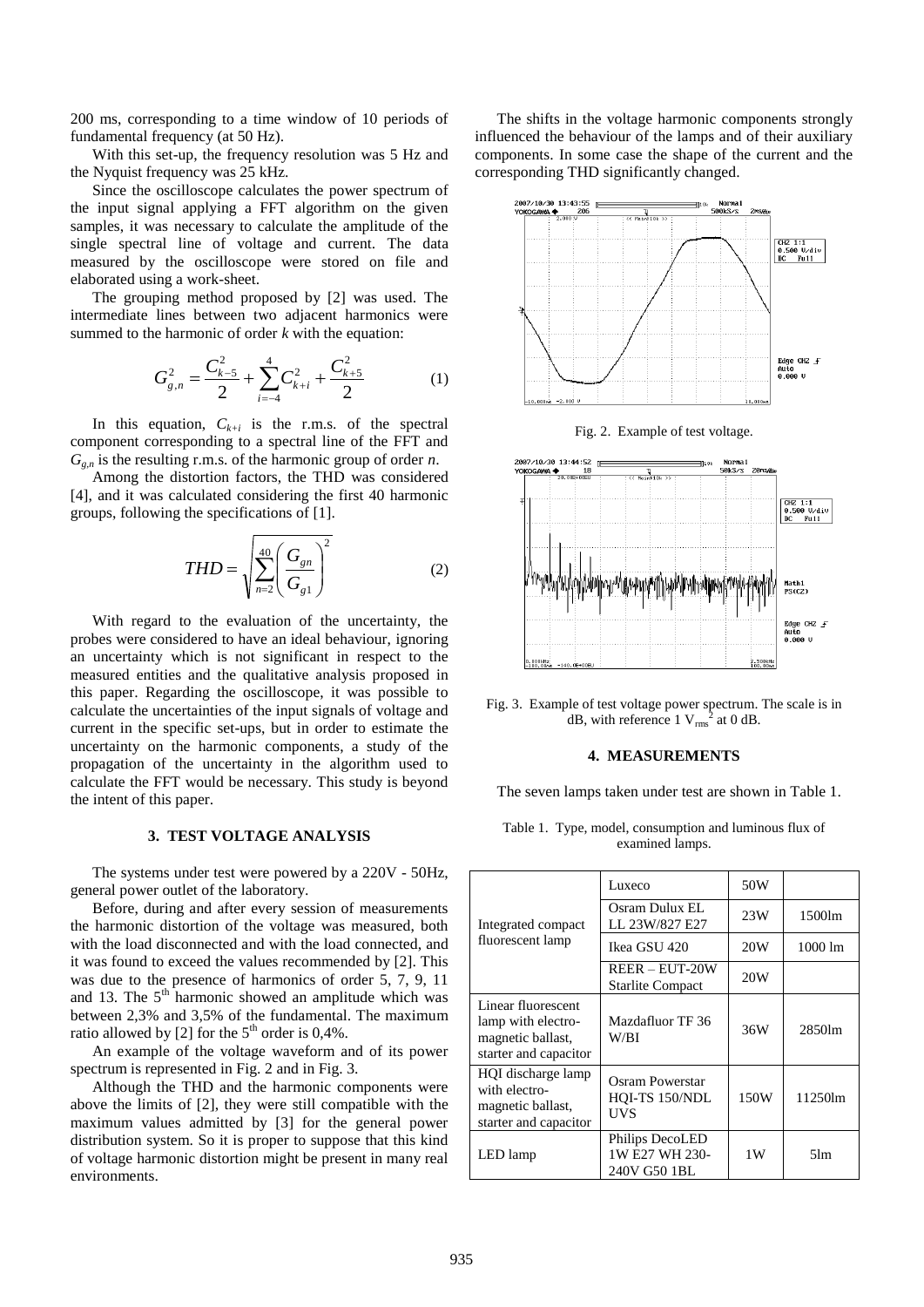In the space of this paper, since it is not possible to show all the measurements, only the compact fluorescent lamps will be examined more in detail.

#### *4.1. Compact fluorescent lamps*

Four equivalent lamps by different manufacturers were examined (Table 1).

Let's consider the 23W lamp by Osram at first. A time window is shown in Fig. 4.



Fig. 4. Time window of 200ms (date: November 2, 2007).

By viewing a single period it is easy to see how the current waveform and its harmonic components changed with different supply voltage conditions.



Fig. 5. Voltage and current waveforms (date: November 2, 2007).



Fig. 6. Voltage and current waveforms (date: November 9,2007).

The calculated THD was between 121% (November 9, 2007) and 132% (November 2, 2007).

In Fig. 7 one of the measurements of the lamp sold by IKEA is shown. The current waveform is different than the Osram lamp measured on the same day (November 9, 2007), while the supply voltage had the same harmonic content. As a result, the THD was lower (113%).



Fig. 7. Voltage and current waveforms (date: November 9. 2007).

The measurements were taken for all the four compact fluorescent lamps, in different days and with different harmonic content in the test voltage. The mean values of the harmonic currents expressed as a percentage of the input current at the fundamental frequency are shown in Table 2.

Table 2. Current harmonics as a percentage of the input current at the fundamental frequency for different bulbs of the same type.

| Type of lamp    | Current harmonics [%] |    |    |    |    |    |      |      |    |    |
|-----------------|-----------------------|----|----|----|----|----|------|------|----|----|
|                 | 3                     | 5  |    | 9  | 11 | 13 | - 15 | - 17 | 19 | 21 |
| LUXECO 50W      | 85                    | 67 | 54 | 48 | 43 | 34 | 25   | 20   | 21 | 20 |
| OSRAM 23W       | 83                    | 59 | 41 | 33 | 28 | 24 | 22   | 18   | 14 | 12 |
| <b>REER 20W</b> | 69                    | 39 | 32 | 22 | 15 | 19 | 15   |      | 12 | 8  |
| IKEA 20W        | 69                    | 45 |    |    | 20 | 19 | 20   |      |    | 18 |

## *4.2. Comparison of the lamps*

It is interesting to analyze the mean values of the assessed measures to compare the behaviour of all the different typologies of lamps (from Fig. 8 to Fig. 11).

# *4.3. Assessed measures and limits for harmonic currents*

Since the specifications for the test voltage were not satisfied, it is not possible to say if the lamps under test complied or did not comply with [1]. Anyway a comparison between the limits given by the norm and the assessed results might be interesting for study reasons.

The compact fluorescent lamps up to 23W emitted current harmonics which could comply with the limits in most of the measurements, but in particular conditions of the supply voltage the harmonic currents were on the very edge of the allowed values. For example, the Osram 23W lamp, in the worst condition of supply voltage, produced currents of the  $3<sup>rd</sup>$  and  $5<sup>th</sup>$  order of 89% and 69% respectively, with a limit of 86% and 61%.